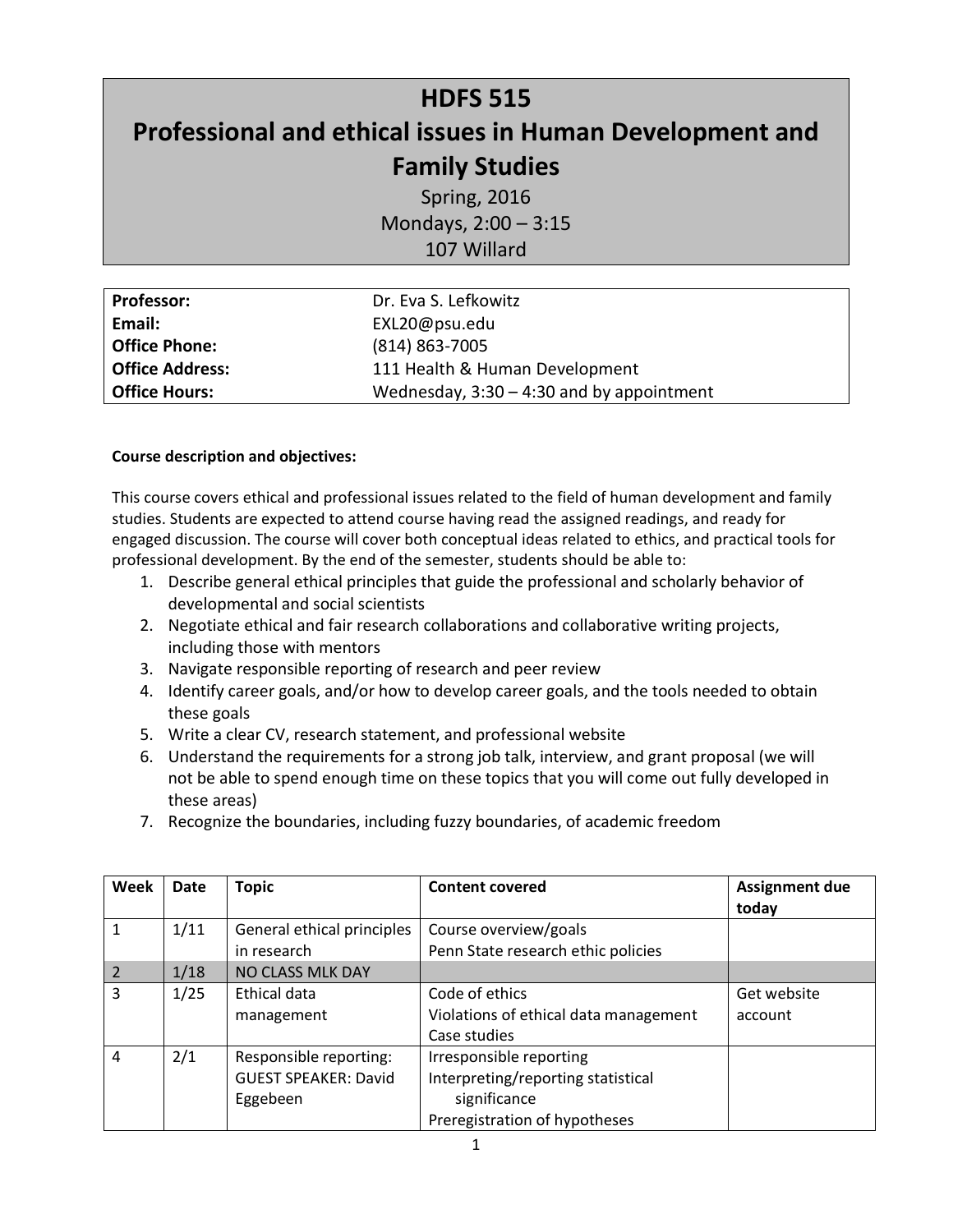| Week           | Date | <b>Topic</b>             | <b>Content covered</b>                | <b>Assignment due</b><br>today |
|----------------|------|--------------------------|---------------------------------------|--------------------------------|
|                |      |                          | Defamation                            |                                |
| 5              | 2/8  | Mentoring, authorship,   | Mentoring relationships               |                                |
|                |      | and collaboration        | Determining authorship                |                                |
| 6              | 2/12 | Publishing               | Writing/preparing manuscript          |                                |
|                |      |                          | Choosing a journal                    |                                |
|                |      |                          | Review process                        |                                |
| $\overline{7}$ | 2/22 | How to write a peer      | Elements of good manuscript review    | Draft of website               |
|                |      | review                   | Responding to manuscript reviews      |                                |
| 8              | 2/29 | Ethical issues in        | Plagiarizing (briefly)                | Job posting                    |
|                |      | publishing & peer review | Self-plagiarizing                     | summaries                      |
|                |      |                          | Image usage                           |                                |
|                |      |                          | Responsible peer review               |                                |
| 9              | 3/7  | NO CLASS SPRING BREAK    |                                       |                                |
| 10             | 3/14 | Career planning          | To post doc?                          | Manuscript review              |
|                |      | & 5 year plan            | Should you go into academia?          |                                |
|                |      |                          | Alt-ac careers                        |                                |
|                |      |                          | Informational interviews              |                                |
|                |      |                          | 5 year plans                          |                                |
| 11             | 3/21 | CV and statements        | Formatting your CV                    |                                |
|                |      |                          | How to build your CV                  |                                |
|                |      |                          | How to keep your CV up to date        |                                |
|                |      |                          | Academic CVs vs. resumes              |                                |
|                |      |                          | Statements: types and content         |                                |
| 12             | 3/28 | Interviews               | Skype & phone interviews              | Draft of CV                    |
|                |      |                          | On-campus interviews                  |                                |
|                |      |                          | Alt-ac interviews                     |                                |
| 13             | 4/4  | Job talks                | The job talk: do's and don'ts         | Job talk                       |
|                |      |                          |                                       | summaries                      |
| 14             | 4/11 | <b>Grant writing</b>     | Identifying funding sources           |                                |
|                |      |                          | Planning/timeline                     |                                |
|                |      |                          | Types of grants                       |                                |
|                |      |                          | Writing proposals                     |                                |
| 15             | 4/18 | Academic freedom         | What is and isn't covered by academic | <b>Revised CV</b>              |
|                |      |                          | freedom?                              |                                |
| 16             | 4/25 | TBD/extra topic          |                                       | Final website                  |

**Required text**: Kelsky, K. (2015). *The professor is in: The essential guide to turning your Ph.D. into a job*. New York: Three Rivers Press.

I highly recommend reading this book cover to cover, even though I won't assign every chapter. There also will be a number of journal articles and online articles that should be available for free online or through Penn State libraries.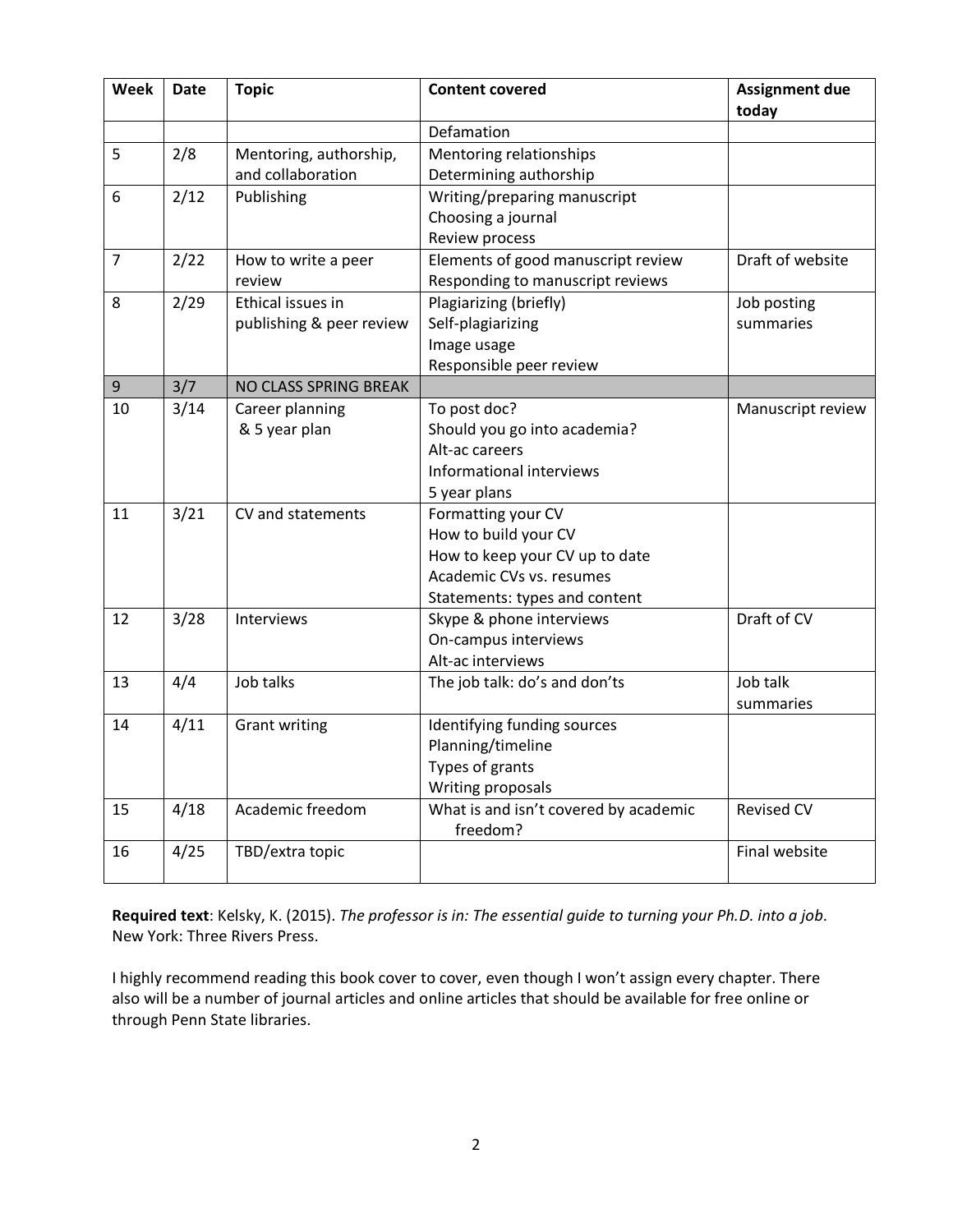| Assignment            | Points | Learning objective(s)                                  |
|-----------------------|--------|--------------------------------------------------------|
| <b>Discussion</b>     | 25     | Critically evaluate ethical and professional issues in |
|                       |        | HDFS. Demonstrate understanding and knowledge          |
|                       |        | through oral communication.                            |
| Job posting summaries | 10     | Find and identify job postings. Plan your grad school  |
|                       |        | time based on these long term goals.                   |
| Manuscript review     | 20     | Practice critically evaluating others' research.       |
| <b>CV</b>             | 15     | Organize your professional information. Identify       |
|                       |        | strengths/weaknesses/areas for growth.                 |
| Job talk summaries    | 10     | Identify strengths and weaknesses in job talks.        |
| Website               | 20     | Manage your self-presentation online.                  |

## **Course requirements:**

- 1. **Attendance/discussion**: Students should attend class regularly, and be active participants in class. Class participation involves coming prepared, asking thoughtful questions, contributing to other students' ideas, and being respectful of classmates.
- 2. **Website**: Create a professional website. It could be in any platform, including through Penn State, weebly, or blogspot. Send me a link to your website. It does not have to be super fancy, but should meet the following goals:
	- a. Describe yourself in narrative form
	- b. Summarize your work, much as you would on a CV (or include your CV)
	- c. Include links to relevant other websites
	- d. You are also welcome to, though not required, to include other elements, such as a blog, photos… be creative.
- 3. **Job postings**: Find 2 or more job listings that you think might fit your career goal. Email a document (about 1 page) that includes: link to postings, why these jobs appeal to you, and what you plan to do between now and graduation to make yourself marketable for these jobs.
- 4. **Manuscript review:** In addition to writing papers, researchers are involved in the publication process as reviewers, providing constructive feedback and evaluation to other authors. For this course, you will review a manuscript that was submitted for publication. You will receive the version that was originally submitted, before it received reviews or was edited. Submit a brief (about 2 pages) review of the manuscript by email attachment.
- 5. **CV**: Write a CV. There will be examples on Angel. Submit it by email attachment, receive feedback, and submit a revision.
- 6. **Job talk summaries**. Attend two job talks during the semester (or last semester). I will forward you opportunities when they arise. It could be from other departments, as our search this year mostly occurred in the fall. You also could choose to view the videotaped versions of prior HDFS job talks. Within one week of attending the talk, submit by email attachment a brief (about 2 pages, double spaced) paper that:
	- a. Identifies the two speakers, dates, and titles (can be in the heading)
	- b. Compares the relative strengths and weaknesses of the presentations
	- c. Answers the questions: What did you learn from these 2 talks about what you should and shouldn't do in job talks?

\*Feel free to refer to points from assigned readings on job talks!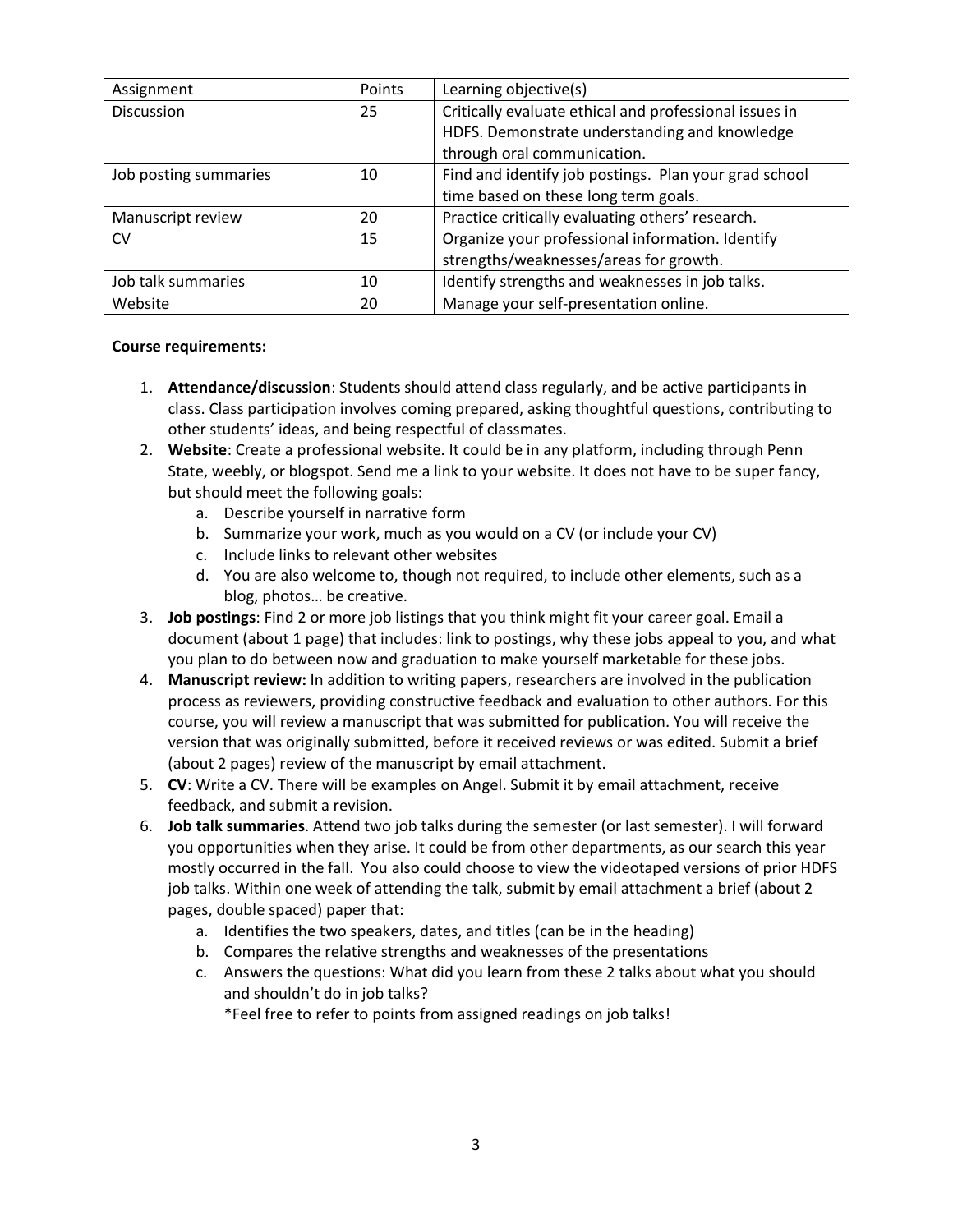#### **1/11: General ethical principles in research**

#### **[Penn State policies](http://guru.psu.edu/policies/RAG16.html)**

#### **1/25: Ethical data management**

- [American](http://www.apa.org/ethics/code/principles.pdf) Psychological Association. (2010). *Ethical principles for psychologists and code of conduct.* Retrieved from [www.apa.org.](http://www.apa.org/)
- Fanelli, D. (2009). How many scientists fabricate and falsify research? A systematic review and metaanalysis of survey data. *PLoS One, 4*(5), 1-11.
- *List below: each student will choose/be assigned his/her own case study.*
- [Bhattacharjee,](http://www.nytimes.com/2013/04/28/magazine/diederik-stapels-audacious-academic-fraud.html?pagewanted=1&_r=2&src=dayp) Y. (2013, April 26). The mind of a con man. *New York Times*. Retrieved from http://www.nytimes.com. (Diederik Stapel).
- [Carey,](http://www.nytimes.com/2015/05/26/science/maligned-study-on-gay-marriage-is-shaking-trust.html) B., & Belluck, P. (2015, May 25). Doubts about study of gay canvassers rattle the field. *New York Times*. Retrieved from [www.nytimes.com.](http://www.nytimes.com/) (Michael LaCour)
- [The Economist.](http://www.economist.com/node/21528593) (2011, September 10). An array of errors. *The Economist.* Retrieved from www.economist.com. (Anil Potti & Joseph Nevins)
- [Enserink,](http://news.sciencemag.org/education/2012/06/rotterdam-marketing-psychologist-resigns-after-university-investigates-his-data?ref=hp) M. (2012, June 25). Rotterdam marketing psychologist resigns after university investigates his data. *Science Insider.* Retrieved from [www.sciencemag.org](http://www.sciencemag.org/) (Dirk Smeesters)
- [Goel,](http://www.nytimes.com/2014/08/13/technology/the-boon-of-online-data-puts-social-science-in-a-quandary.html?emc=eta1) V. (2014, August 12). As data overflows online, researchers grapple with ethics. *New York Times*. Retrieved from http://www.nytimes.com. (Facebook manipulation study).
- [Goldberg,](http://www.boston.com/news/nation/articles/2005/03/18/researcher_admits_fraud_in_grant_data?pg=full) C., & Allen, S. (2005). Researcher admits fraud in grant data. *Boston Globe.* Retrieved from www.boston.com. (Eric Poehlman)
- [Harding,](http://www.theguardian.com/science/2005/feb/19/science.sciencenews) L. (2005, February 18). History of modern man unravels as German scholar exposed as fraud. *The Guardian*. Retrieved from [www.theguardian.com.](http://www.theguardian.com/) (Reiner Protsch von Zieten).
- [NewYorkTimes.](http://www.nytimes.com/2006/01/10/science/10clone.html?_r=1&adxnnl=1&oref=slogin&adxnnlx=1208885616-O3zsrqSTadwpnwni5G+Fqg)com (2006, January 10). Researcher faked evidence of human cloning, Koreans report. *New York Times*. Retrieved from www.nytimes.com. (Hwang Woo-Suk)
- [Wade,](http://www.nytimes.com/2010/08/28/science/28harvard.html?_r=0) N. (August 27, 2010), "Harvard researcher may have fabricated data," *New York Times*. Retrieved from [www.nytimes.com.](http://www.nytimes.com/) (March Hauser)

#### **2/1: Responsible reporting**

[Burrus,](http://www.forbes.com/sites/trevorburrus/2014/08/14/hopefully-dr-michael-e-mann-doesnt-sue-me-for-this-column/) T. (2014, August 14). Hopefully Dr. Michael E. Mann doesn't sue me for this column. *Forbes*. Retrieved from www.forbes.com.

[Davila,](http://you.stonybrook.edu/davilalab/the-facebook-depression-controversy/) J. (2011). *The Facebook depression controversy*. Retrieved from you.stonybrook.edu.

[Chambers,](http://www.theguardian.com/science/head-quarters/2014/may/20/psychology-registration-revolution) C. (2014, May 20). Psychology's "registration revolution". *The Guardian*. Retrieved from www.theguardian.com.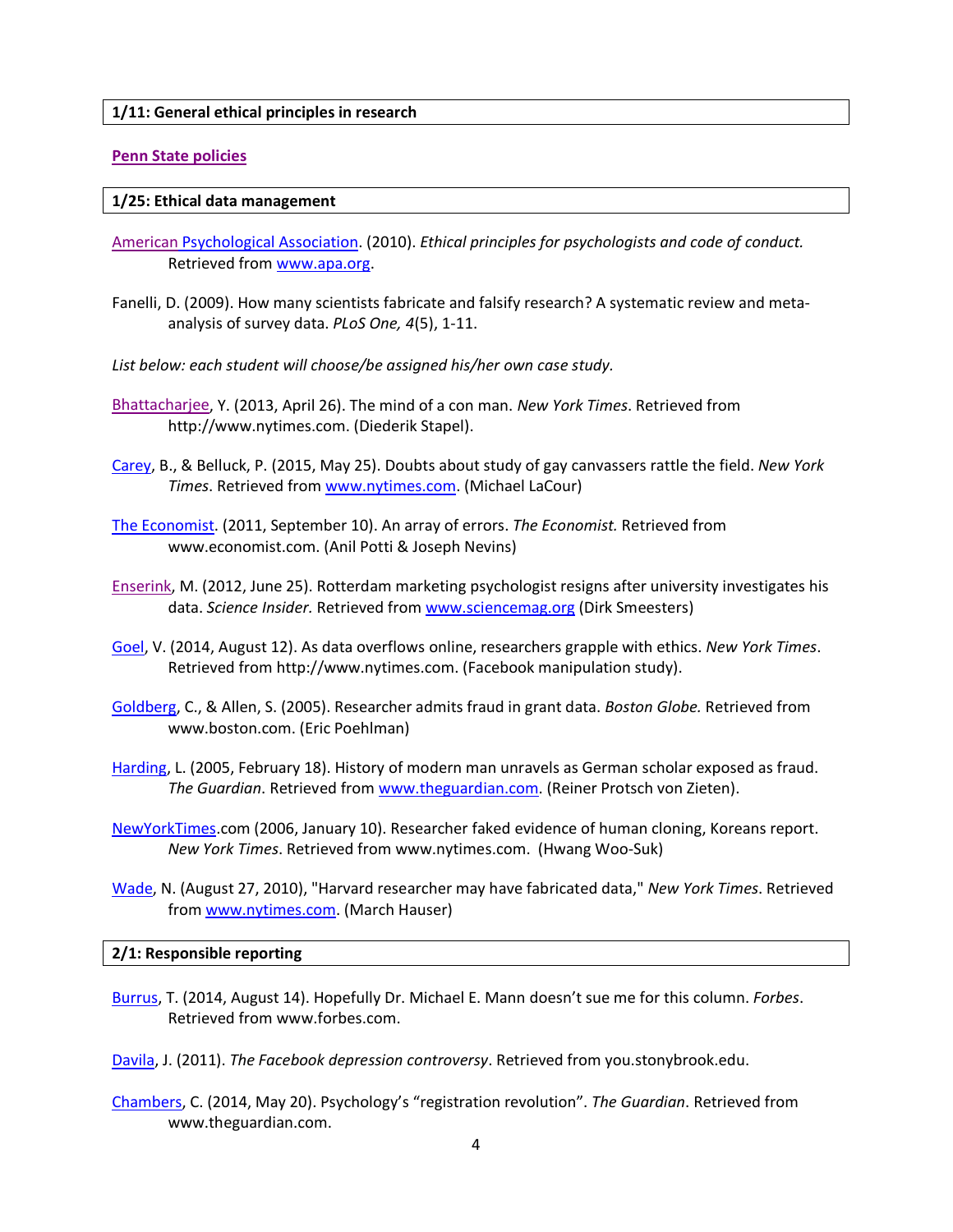- [Gelman,](https://www.americanscientist.org/issues/feature/2014/6/the-statistical-crisis-in-science) A. & Loken, E. (2014). The Statistical crisis in science*. American Scientist, 102*, 460. *(Also see this blog post: [http://andrewgelman.com/2014/05/31/jessica-tracy-alec-beall-authors-fertile](http://andrewgelman.com/2014/05/31/jessica-tracy-alec-beall-authors-fertile-women-wear-pink-study-comment-garden-forking-paths-paper-comment-comments/)[women-wear-pink-study-comment-garden-forking-paths-paper-comment-comments/](http://andrewgelman.com/2014/05/31/jessica-tracy-alec-beall-authors-fertile-women-wear-pink-study-comment-garden-forking-paths-paper-comment-comments/)*)
- [Gelman,](http://www.google.com/url?sa=t&rct=j&q=&esrc=s&source=web&cd=1&ved=0CB4QFjAA&url=http%3A%2F%2Fwww.stat.columbia.edu%2F%7Egelman%2Fresearch%2Fpublished%2Fsignif4.pdf&ei=j9i3VK3IGKT9sASNx4GQDQ&usg=AFQjCNGqDfu3Qs8wXWOZUEUVMSPaH-IL7Q&sig2=5F-_2DIlIALm3lzQ96K66w&bvm=bv.83640239,d.cWc&cad=rjt) A., & Stern, H. (2006). The difference between "significant" and "not significant" is not itself statistically significant. *The American Statistician, 60*, 328-331.
- John, L. K., Loewenstein, G., & Prelec, D. (2012). Measuring the prevalence of questionable research practices with incentives for truth telling. *Psychological Science, 23*, 524-532.

## **2/8: Mentoring, authorship, & collaboration**

Kelsky, TPII: chapters 55 & 56

- [American](http://www.google.com/url?sa=t&rct=j&q=&esrc=s&source=web&cd=1&ved=0CB4QFjAA&url=http%3A%2F%2Fwww.apa.org%2Fscience%2Fleadership%2Fstudents%2Fauthorship-paper.pdf&ei=dw5tVMqZLdCMsQSsp4LwAw&usg=AFQjCNE0Fwcq2G1Js-Ct5QcdT0xi9OfVGw&sig2=QzGH6XP7X1o1MYe99z-2tw&bvm=bv.80120444,d.cWc&cad=rjt) Psychological Association Science Student Council. (2006). *A graduate student's guide to determining authorship credit and authorship order.* Retrieved from www.apa.org.
- [American](http://www.apa.org/education/grad/mentoring.aspx) Psychological Association Centering on Mentoring 2006 Presidential Task Force. (2006). *Introduction to mentoring: A guide for mentors and mentees.* Retrieved from www.apa.org.
- [Authorship checklist,](https://www.google.com/url?sa=t&rct=j&q=&esrc=s&source=web&cd=1&ved=0CB4QFjAA&url=https%3A%2F%2Fwww.apa.org%2Fscience%2Fleadership%2Fstudents%2Fauthorship-determination.pdf&ei=r0G3VJStIMq8ggT0oYToAg&usg=AFQjCNF-000CokjDTyQGBAoBYBCE-4xdiw&sig2=Q-g2ivi_MruNxw-03ann2Q&bvm=bv.83829542,d.eXY&cad=rjt) based on: Winston, Jr., R. B. (1985). A suggested procedure for determining order of authorship in research publications. *Journal of Counseling and Development, 63,* 515-518.
- [Fine,](http://www.apastyle.org/manual/related/fine-1993.pdf) M.A., & Kurdek, L.A. (1993). Reflections on determining authorship credit and authorship order on faculty-student collaborations. *American Psychologist*, *48*, 1141-1147.

## **2/12: Publishing**

- [Preacher,](http://www.psychologicalscience.org/index.php/uncategorized/publishing-in-graduate-school-tips-for-new-graduate-students-2.html) K. J. (2003). Publishing in graduate school: Tips for new graduate students. *APS Observer, 16*. Retrieved from psychologicalscience.org.
- White, L. (2005). Writes of passage: Writing an empirical journal article. *Journal of Marriage and Family*, 67, 791-798.

## **2/22: How to write a peer review**

- [Bengston,](https://www.ncfr.org/jmf/jmf-reviewers/reviewer-guidelines) V. L., & MacDermid, S. M. How to review a journal article: Suggestions for first-time reviewers and reminders for seasoned experts. Retrieved from www.ncfr.org.
- [Cormode,](http://dimacs.rutgers.edu/%7Egraham/pubs/papers/adversarial.pdf) G. (2008). How not to review a paper: The tools and techniques of the adversarial reviewer. *SIGMOD Record, 37,* 100-104.

APA reviewer guidelines (and related documents). Available on Angel.

Sample manuscript & review (on Angel)

## **2/29: Ethical issues in publishing and peer review**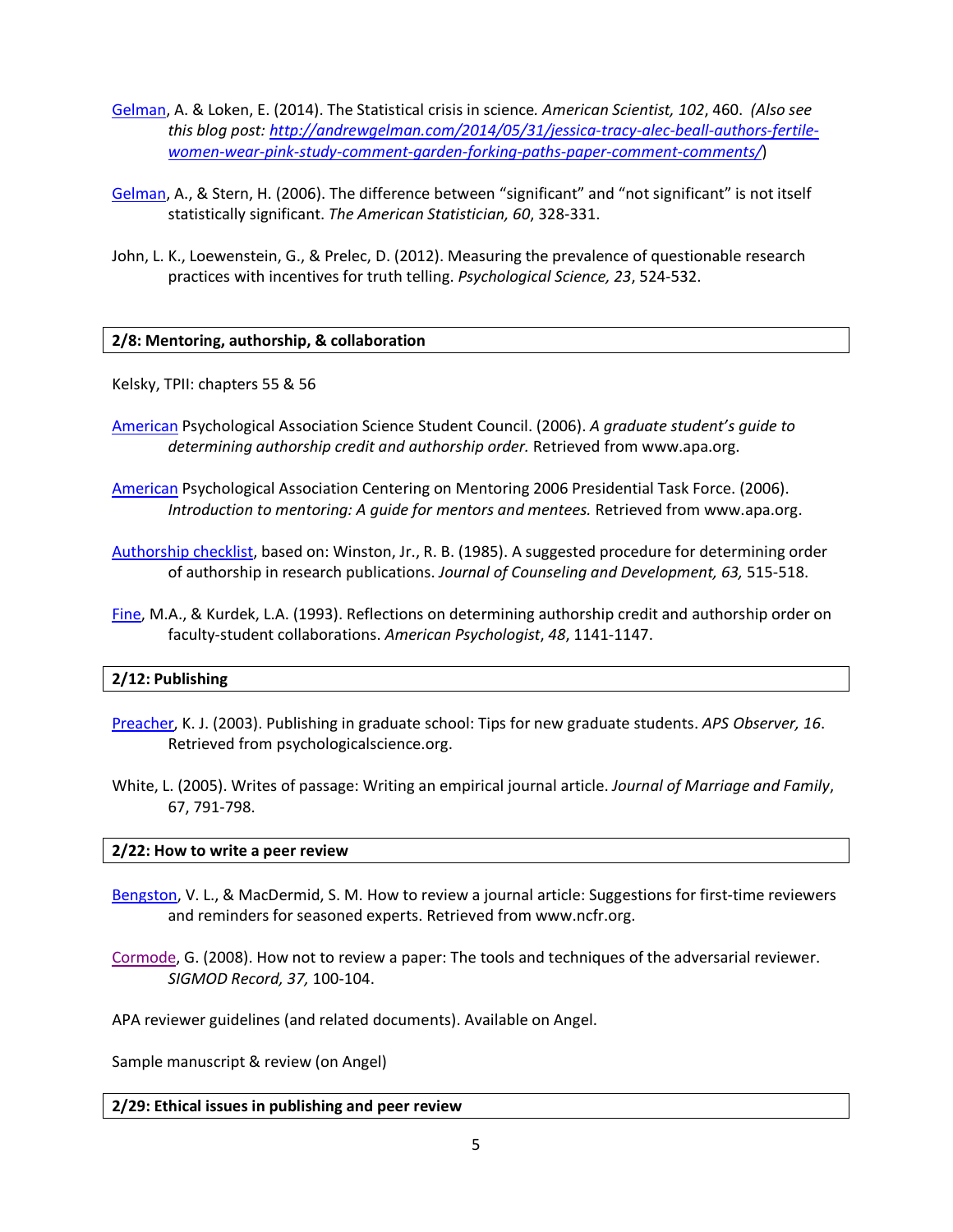- [Barbash,](http://www.washingtonpost.com/news/morning-mix/wp/2015/03/27/fabricated-peer-reviews-prompt-scientific-journal-to-retract-43-papers-systematic-scheme-may-affect-other-journals) F. (2015, March 27). Major publisher retracts 43 scientific papers amid wider fake peer-review scandal. *The Washington Post*. Retrieved from [www.washingtonpost.com.](http://www.washingtonpost.com/)
- [Creutz,](http://www.ithenticate.com/plagiarism-detection-blog/bid/52948/Self-Plagiarism-Is-it-Really-Plagiarism#.Vo871VL0fRu) R. (2010, December 1). Self-plagiarism: Is it really plagiarism? Retrieved from [www.ithenticate.com.](http://www.ithenticate.com/)
- [Gelman,](http://andrewgelman.com/2011/04/22/arrows_other_th/) A. (2011, April 22). *Arrow's other theorem.* Retrieved from [www.andrewgelman.com.](http://www.andrewgelman.com/)
- [Lederman,](https://www.insidehighered.com/views/2010/12/03/zirkel) D., & Zirkel, P. A. (2010, December 3). A study of self-plagiarism. *Inside Higher Ed.* Retrieved from [www.insiderhighered.com.](http://www.insiderhighered.com/)
- [Rockwell,](http://ori.hhs.gov/sites/default/files/prethics.pdf) S. (2005). *Ethics of peer review: A guide for manuscript reviewers.* Retrieved from [http://ori.hhs.gov.](http://ori.hhs.gov/)
- *List below: each student will choose/be assigned his/her own case study.*
- [Barnes,](http://www.weeklystandard.com/article/2035) F. (2012, January 4). Stephen Ambrose, copycat. *Weekly Standard*. Retrieved from [www.weeklystandard.com.](http://www.weeklystandard.com/) (Stephen Ambrose)
- [Flaherty,](https://www.insidehighered.com/news/2014/04/25/investigation-brown-professors-plagiarism-case-goes-public) C. (2014, April 25). In her own words. *Inside Higher Ed*. Retrieved from [www.insidehighered.com.](http://www.insidehighered.com/) (Vanessa Ryan)
- [Gelman,](http://andrewgelman.com/2011/09/19/another-wegman-plagiarism-copying-without-attribution-and-further-discussion-of-why-scientists-cheat/) A. (2011, September 19). Another Wegman plagiarism copying-without-attribution, and further discussion of why scientists cheat. Retrieved from [www.andrewgelman.com.](http://www.andrewgelman.com/) (Ed Wegman)
- [Gelman,](http://andrewgelman.com/2014/03/05/plagiarism-arizona-style/) A. (2014, March 5). Plagiarism, Arizona Style. Retrieved from [www.andrewgelman.com.](http://www.andrewgelman.com/) (Matthew Whitaker)
- [Hemel,](http://www.thecrimson.com/article/2004/9/27/prof-admits-to-misusing-source-harvard/) D. J., & Schuker, L. A. E. (2004, September 27). Prof admits to misusing source. *Harvard Crimson*. Retrieved from [www.thecrimson.com.](http://www.thecrimson.com/)
- [Leo,](http://www.cbc.ca/news/canada/saskatchewan/university-of-regina-prof-investigated-for-allegedly-plagiarizing-student-s-work-1.2832907) G. (2014, November 13). University of Regina prof investigated for allegedly plagiarizing student's work. *CBC News*. Retrieved from [www.cbc.ca.](http://www.cbc.ca/) (Shahid Azam & Arjun Paul).
- [Levingston,](https://www.washingtonpost.com/entertainment/books/jane-goodall-book-seeds-of-hope-contains-borrowed-passages-without-attribution/2013/03/19/448ad1f6-8bf3-11e2-9f54-f3fdd70acad2_story.html) S. (2013, March 19). Jane Goodall's 'Seeds of Hope' contains borrowed passages without attribution. *The Washington Post*. Retrieved from [www.washingtonpost.com.](http://www.washingtonpost.com/) (Jane Goodall)
- [Munroe,](http://news.nationalpost.com/news/canada/university-of-waterloo-researchers-issue-retraction-and-apology-after-using-u-s-experts-text-and-information) M. (2012, September 11). Top Canadian scientist and award-winning student caught in "blatant plagiarism" of text. *National Post*. Retrieved from [www.nationalpost.com.](http://www.nationalpost.com/) (Dongqing Li & Yasaman Daghighi).
- [Schmidt,](http://chronicle.com/article/UNLV-Professor-Is-Investigated/148443/) P. (2014, August 21). UNLV professor is investigated for career-spanning plagiarism. *Chronicle of Higher Education*. Retrieved from [www.chronicle.com.](http://www.chronicile.com/) (Mustapha Marrouchi).

#### **3/14: Career planning and 5 year plan**

Kelsky, TPII: chapters 6-8, 10, 14-19, 59-61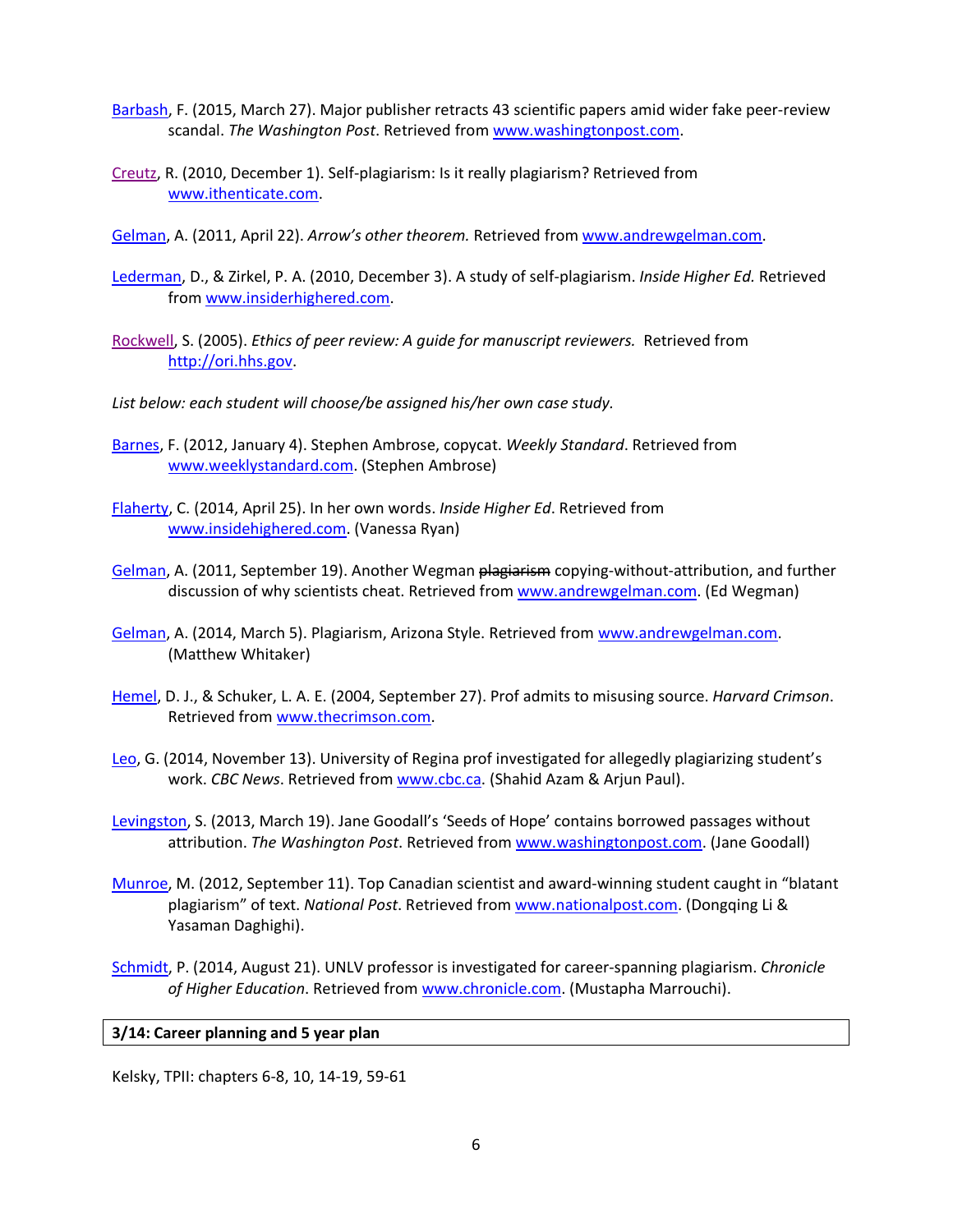- [Shives,](https://www.insidehighered.com/blogs/gradhacker/informational-interview) K. (2014, January 30). The informational interview. *Inside Higher Ed.* Retrieved from www.insidehighered.com.
- [Thompson,](http://patthomson.net/2014/10/13/what-is-an-academic-profile/) P. (2014, October 13). *What is an "academic profile"?* Retrieved from 222.patthomson.net.
- [Valla,](http://www.psychologicalscience.org/index.php/publications/observer/2010/september-10/getting-hired.html) J. M. (2010, September 10). Getting hired: Publications, post docs, and the path to professorship. *Psychological Science Observer, 23*. Retrieved from www.psychologicalscience.org.
- [Wood,](http://www.chronicle.com/article/The-PhDs-Guide-to-a/143715/%20(non-faculty%20jobs)) L. M. (2014, January 6). The Ph.D.'s guide to a non-faculty job search. *Chronicle of Higher Education*. Retrieved from [www.chronicle.com.](http://www.chronicile.com/)
- For many other readings on alt-academic careers, try here (not required): **<http://theprofessorisin.com/category/post-ac-help/>**

#### **3/21: CVs & statements**

Kelsky, TPII: chapters 22-28, 62

- [Eyler,](http://chronicle.com/blogs/profhacker/creatingmaintaining-your-cv/26887) J. R. (2012, April 4). The rhetoric of the CV. *The Chronicle of Higher Education*. Retrieved from www.chronicle.com.
- [Houston,](http://chronicle.com/blogs/profhacker/creatingmaintaining-your-cv/26887) N. (2010, September 14). Creating and maintaining your CV. *The Chronicle of Higher Education*. Retrieved from www.chronicle.com.
- [McGlynn,](https://www.insidehighered.com/advice/2014/01/24/essay-writing-cover-letter-academic-job-teaching-institution) T. (2014, January 24). Getting the emphasis right. *Inside Higher Ed*. Retrieved from insidehighered.com.

#### **3/28: Job interviews**

Kelsky, TPII: chapters 30-33, 37, 39

- [Fennig,](http://chronicle.com/blogs/onhiring/mastering-skype/37817) D. (2013, June 7). Mastering Skype. *Chronicle of Higher Education*. Retrieved from [www.chronicle.com.](http://www.chronicle.com/)
- [Fleming,](http://www.insidehighered.com/advice/2013/04/29/essay-interview-questions-academic-job-searches) S. A. (2013, April 29). Interview questions. *Inside Higher Ed*. Retrieved from insidehighered.com.
- [Hall,](http://chronicle.com/article/Interviewing-at-a/45217/) D. E. (2003, May 28). Interviewing at a teaching focused university. *Chronicle of Higher Education*. Retrieved from [www.chronicle.com.](http://www.chronicle.com/)
- [Langer,](http://theprofessorisin.com/2015/02/09/the-question-is-not-the-question-postac-version-langer/) J. (2015, February 9). The question is not the question, post-ac version Langer. *The Professor Is in*. Retrieved from www.theprofessorisin.com.
- [Potter,](http://chronicle.com/blognetwork/tenuredradical/2010/11/why-job-market-is-lot-like-pbs-newshour/) C. (2010, November 28). The job market is a lot like the PBS NewsHour, and other advice for Skype interviews. *Chronicle of Higher Education*. Retrieved from [www.chronicle.com.](http://www.chronicle.com/)
- [Vaillancourt,](http://chronicle.com/blogs/onhiring/asking-the-right-questions/34300) A. M. (2012, October 5). Asking the right questions. *Chronicle of Higher Education*. Retrieved from [www.chronicle.com.](http://www.chronicle.com/)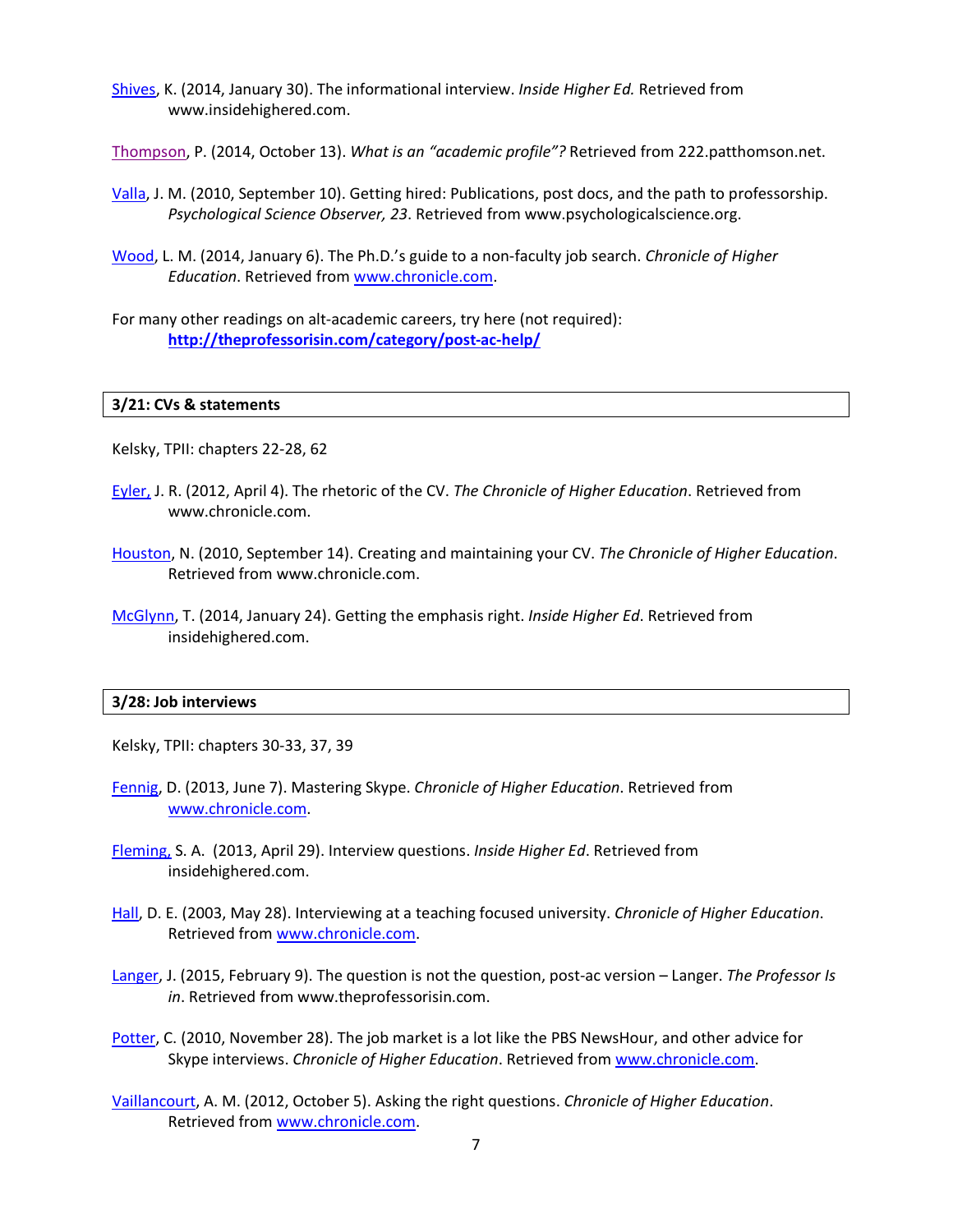[Winzenberg,](http://chronicle.com/article/How-Skype-Is-Changing-the/126529/) S. (2011, March 2). How Skype is changing the interview process. *Chronicle of Higher Education*. Retrieved from [www.chronicle.com.](http://www.chronicle.com/)

## **4/4: Job talks**

Kelsky, TPII: chapter 34

[Dean Dad.](http://www.insidehighered.com/blogs/confessions_of_a_community_college_dean/ask_the_administrator_what_makes_a_good_job_talk) (2008, December 21). Ask the administrator: What makes a good job talk? *Inside Higher Ed*. Retrieved from insidehighered.com.

## **4/11: Grant writing**

Kelsky, TPII: chapters 51 & 52

Also, see PowerPoint slides on NIH funding in Angel.

If you didn't attend Linda Collin's grant writing workshop, I highly recommend viewing it [here,](http://research.hhdev.psu.edu/workshops.html) but I'm not requiring it, because it is almost 2 hours.

## **4/18: Academic freedom**

- [Bilefsky,](http://www.nytimes.com/2015/06/12/world/europe/tim-hunt-nobel-laureate-resigns-sexist-women-female-scientists.html?_r=0) B. (2015, June 11). Women respond to Nobel Laureate's 'Trouble with girls.' *The New York Times*. Retrieved from www.nytimes.com.
- [Fish,](http://select.nytimes.com/2007/03/24/opinion/24fish.html?scp=26&sq=stanley+fish&st=nyt) S. (2007). Advocacy and teaching. *New York Times*. March 24, 2007. Retrieved from www.nytimes.com.
- [Fish,](http://opinionator.blogs.nytimes.com/2009/02/08/the-two-languages-of-academic-freedom/) S. (2009, February 8). The two languages of academic freedom. *The New York Times*. Retrieved from www.nytimes.com.
- [Jaschik,](https://www.insidehighered.com/news/2013/04/15/video-instructor-usc-sets-controversy-context-missing) S. (2013, April 15). The video and the context. *Inside Higher Ed.* Retrieved from [www.insiderhighered.com.](http://www.insiderhighered.com/)
- [Jesse,](http://www.freep.com/story/news/local/2014/12/18/michigan-professor-republicans/20580167/%E2%80%83) D. (2014, December 18). U-M regent blasts prof who wrote "I hate Republicans." *Detroit Free Press.* Retrieved from www.freep.com.

[Penn S](http://guru.psu.edu/policies/OHR/hr64.html)tate Policy Manual: Policy HR64 Academic Freedom.

#### **Other resources:**

These are topics we won't cover directly during class, but that you may find useful, either for a particular assignment (e.g., creating website), or more generally.

- **Ethical topics covered elsewhere that you are expected to know:**
	- $\triangleright$  Ethical treatment of human subjects (covered in orientation and CITI IRB training)
	- $\triangleright$  Plagiarism (covered at orientation and in Indiana plagiarism training)
- **Managing your online presence**
	- [Posner,](http://chronicle.com/blogs/profhacker/creating-your-web-presence-a-primer-for-academics/30458) M. (2011, February 14). Creating your web presence: A primer for academics. *Chronicle of Higher Education*. Retrieved from [www.chronicle.com.](http://www.chronicle.com/)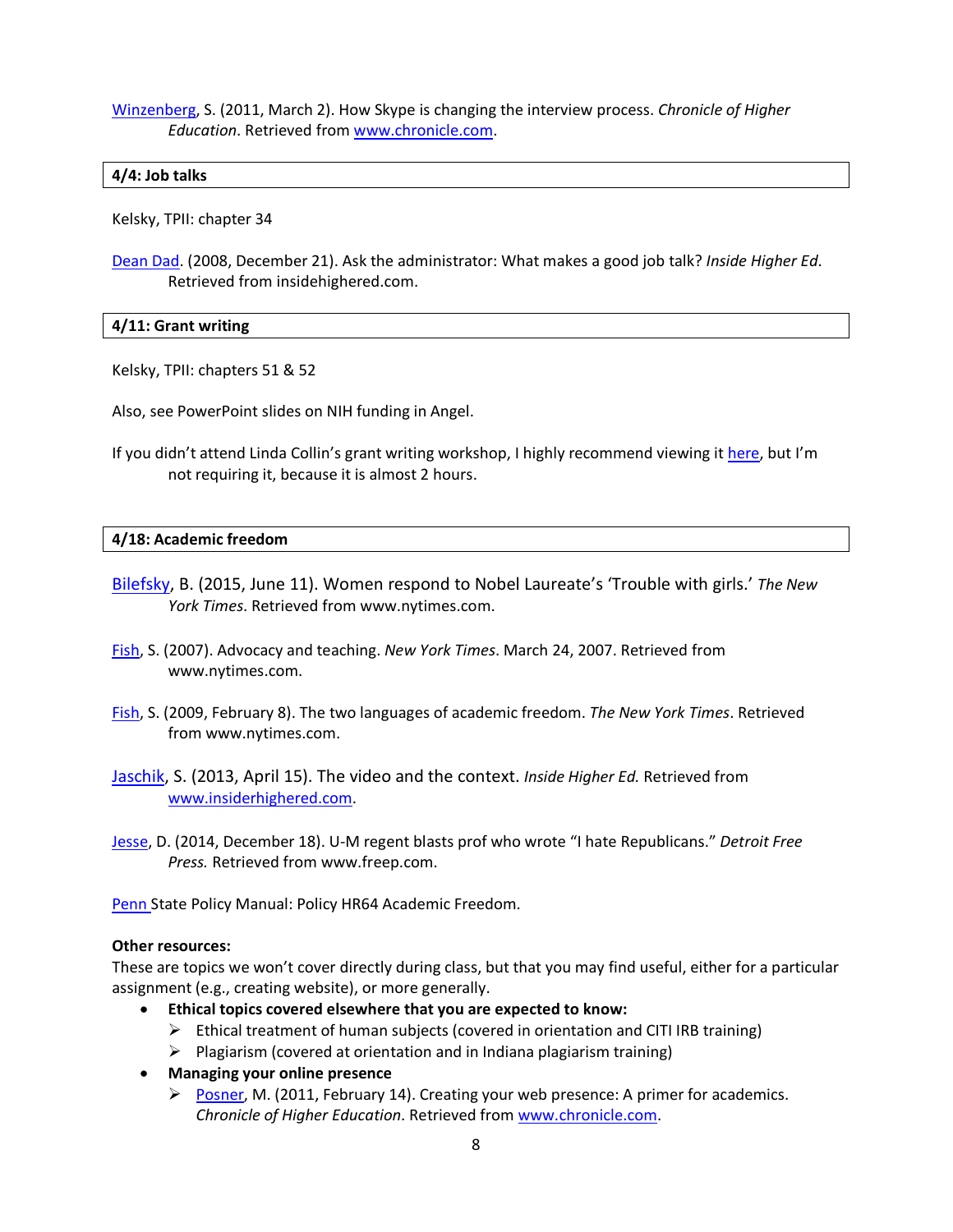- $\triangleright$  [Sayers,](http://chronicle.com/blogs/profhacker/do-you-need-your-own-website-while-on-the-job-market/35825) J. (2011, September 8). Do you need your own website while on the job market?
- **Sample websites of students and faculty:** 
	- <http://www.meganmaas.com/> <http://www.alidoub.com/> <http://nicoledepasquale.weebly.com/> <http://davidmlydon.weebly.com/> <http://brandonmcdaniel.blogspot.com/> <http://gregfosco.weebly.com/> <http://www.lehmiller.com/> <http://www.drkarenblair.com/> <http://lisa-wade.com/>
- **Sample websites of alt-ac alumni** <http://www.jenniferltanner.com/> <http://www.sabradley.com/> [http://www.deborahtemkin.com/Deborah\\_Temkin/Deborah\\_Temkin.html](http://www.deborahtemkin.com/Deborah_Temkin/Deborah_Temkin.html)
- **Service**:<http://chronicle.com/article/At-Your-Service/64402/>
- **Getting reference letter**s:<http://chronicle.com/article/Getting-Great-Letters-of/45570/>
- **International job search**[: http://chronicle.com/article/Conducting-the-International/127553/](http://chronicle.com/article/Conducting-the-International/127553/)
- **Time management/fitting in writing**: <http://www.evalefkowitz.com/prof-dev-blog/join-the-2014-writing-challenge> (don't need to read the post, but the links in it are helpful) <http://www.evalefkowitz.com/prof-dev-blog/increase-your-productivity-give-yourself-a-break>
- **Consulting**: [Rubin,](http://www.stat.columbia.edu/%7Egelman/stuff_for_blog/Ethics-of-Consulting-for-the-Tobacco-Industry.pdf) D. R. (2002). The ethics of consulting for the tobacco industry. *Statistical methods in medical research, 11*, 373-380.
- **Negotiations**: [https://tenureshewrote.wordpress.com/2015/01/29/guest-post-academic](https://tenureshewrote.wordpress.com/2015/01/29/guest-post-academic-negotiations/)[negotiations/](https://tenureshewrote.wordpress.com/2015/01/29/guest-post-academic-negotiations/) (also section in TPII)

# **University Statement of Academic Integrity (Policy 49-20)**

The College's overview of academic integrity issues: http://www.hhdev.psu.edu/policies/academicintegrity/

Academic integrity is the pursuit of scholarly activity in an open, honest and responsible manner. Academic integrity is a basic guiding principle for all academic activity at The Pennsylvania State University, and all members of the University community are expected to act in accordance with this principle. Consistent with this expectation, the University's Code of Conduct states that all students should act with personal integrity, respect other students' dignity, rights and property, and help create and maintain an environment in which all can succeed through the fruits of their efforts. Academic integrity includes a commitment not to engage in or tolerate acts of falsification, misrepresentation or deception. Such acts of dishonesty violate the fundamental ethical principles of the University community and compromise the worth of work completed by others.

# **Violations of Academic Integrity Policy**

Violations of the University's Academic Integrity Policy include the following:

**Cheating**: using crib sheets of any kind, preprogrammed calculators or cell phones, use of notes during a closed book exam

**Copying on tests**: looking at other students' exams, copying with a plan with another student, passing notes during exams; exchanging exams with another student